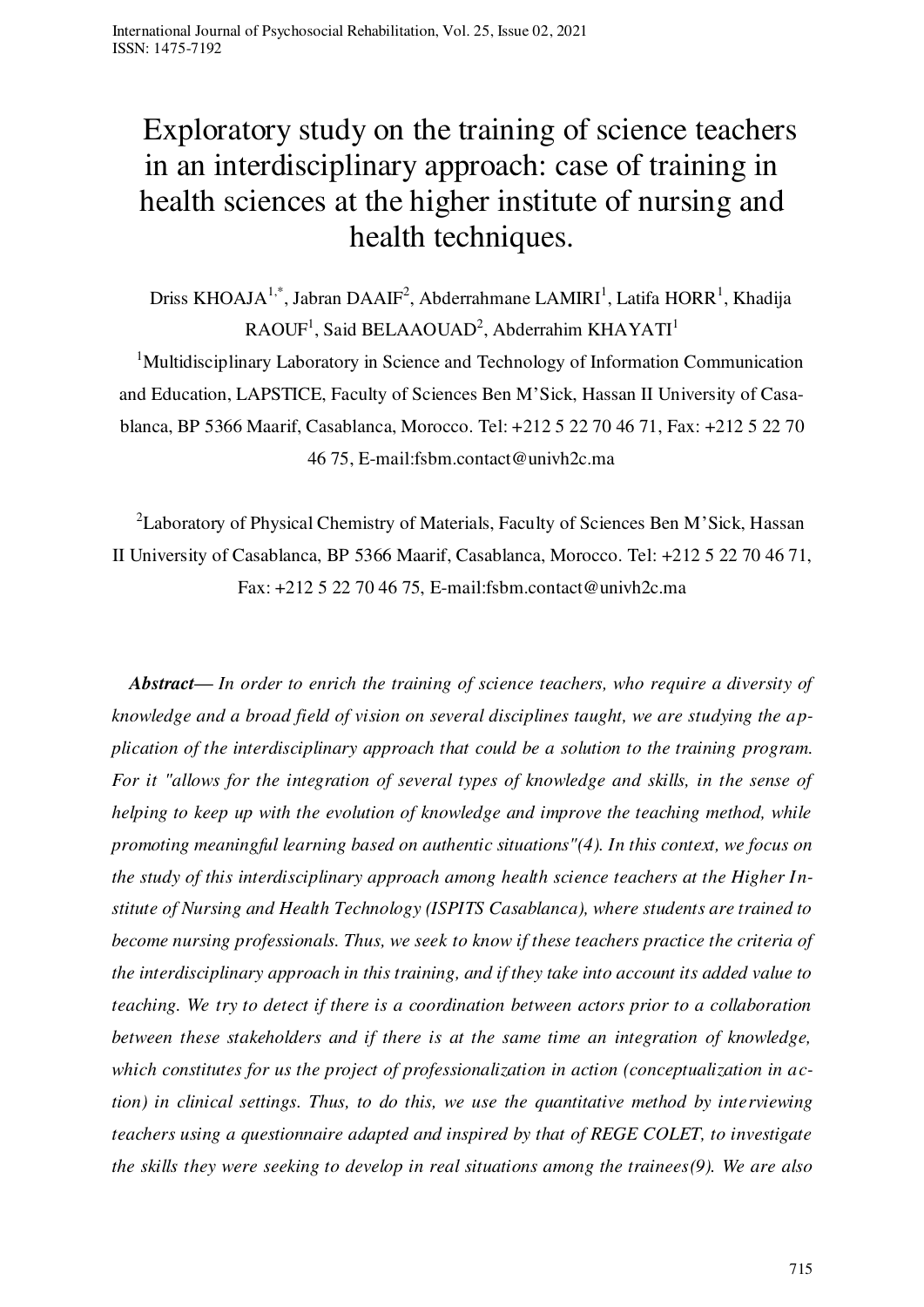*trying to define this approach and give some insight into its interest in the acquisition of new teaching methods and to approach the paradigm of interdisciplinarity and show the interest there may be in its evaluation tools. Finally, an analysis of the description in relation to a reading grid developed from the pedagogical indicators of the interdisciplinary approach completes our study. The result of the calculation of the interdisciplinarity index of this training (Indid = (organization of knowledge) / (organization of work)) allowed us to deduce that the quality of this training is of a relational interdisciplinarity(9). an analysis of the description in relation to a reading grid developed from the pedagogical indicators of the interdisciplinary approach completes our study. The result of the calculation of the interdisciplinarity index of this training (Indid = (organization of knowledge) / (organization of work)) allowed us to deduce that the quality of this training is of a relational interdisciplinarity (9). an analysis of the description in relation to a reading grid developed from the pedagogical indica*tors of the interdisciplinary approach <sup>1</sup> completes our study. The result of the calculation of *the interdisciplinarity index of this training (Indid = (organization of knowledge) / (organization of work)) allowed us to deduce that the quality of this training is of a relational interdisciplinarity (9).* 

*Keywords— Training, Science teachers, Interdisciplinary approach, Collaboration, Integration.* 

# **1 Introduction**

-

We have chosen this study to shed light on the following problem; several participants in scientific fields find it difficult to master the interdisciplinary approach in their didactic approaches(2), and seek to know a practical method to know if their training courses meet the principles of the interdisciplinary approach. At the same time knowing the degree of integration of knowledge from various disciplines, of interaction and collaboration between stakeholders<sup>(7)</sup>.

To find a solution to this problem, we sought to answer the following questions:

- 1. How to differentiate between teaching by approaches; disciplinary, multidisciplinary and interdisciplinary (4) ?
- 2. Does study-based training meet the criteria for training based on an interdisciplinary approach or not?

<sup>\*</sup>Address For correspondence: drisskhoaja@gmail.com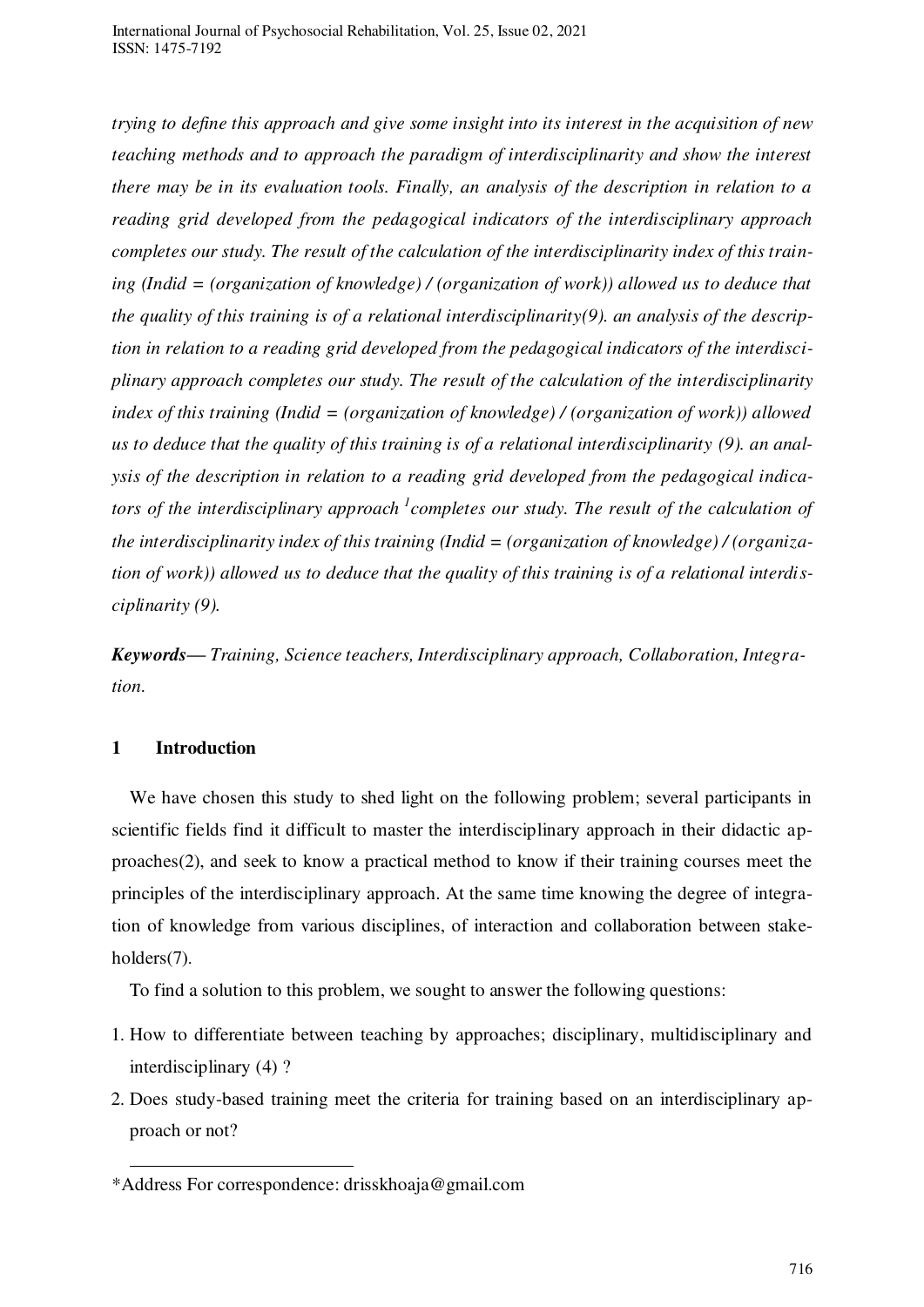International Journal of Psychosocial Rehabilitation, Vol. 25, Issue 02, 2021 ISSN: 1475-7192

For this purpose, we have chosen to study training in nursing sciences and health techniques at ISPITS in Casablanca. We used the concepts adopted by Professor Nicole Rege Colet to calculate the interdisciplinarity index of this training. We were inspired by its tools to adopt a questionnaire that we planned to send to 45 teachers from the different sectors of the institute. To carry out this survey, we went to see them on site. This work took us a lot of time since we had to meet each teacher apart and find the ideal moment to introduce oneself, explain the interest and objective of our research, and give an overview on the approach. In total, we received responses from 39 teachers out of the 45 targeted. We used the Excel software for the calculation and analysis of the results, which allowed us to determine the dominant percentages which are the basic keys to find the values of the scores of the levels of the organization of knowledge and those of the work organization. Once these scores were translated on the evaluation sheet (see below, tables of organizational levels), they allowed us to define the degree and type of interdisciplinarity achieved and also to detect the strong and weak points when we interpreted the principles of integration and collaboration of the training studied which allowed us to determine the dominant percentages which are the basic keys to find the values of the scores of the levels of the organization of knowledge and those of the organization of work. Once these scores were translated on the evaluation sheet (see below, tables of organizational levels), they allowed us to define the degree and type of interdisciplinarity achieved and also to detect the strong and weak points when we interpreted the principles of integration and collaboration of the training studied which allowed us to determine the dominant percentages which are the basic keys to find the values of the scores of the levels of the organization of knowledge and those of the organization of work. Once these scores were translated on the evaluation sheet (see below, tables of organizational levels), they allowed us to define the degree and type of interdisciplinarity achieved and also to detect the strong and weak points when we interpreted the principles of integration and collaboration of the training studied(9).

Thus, we adopted its conceptual evaluation framework designed to study the balance between the organization of knowledge and the organization of the work of this training.

We presuppose the hypothesis that this training is based on teaching through an interdisciplinary approach. So there would be: integration of knowledge from several disciplines; interaction between learners and also interaction between learners and teachers of these various disciplines. And that there would also be collaboration between the teachers of these disciplines and collaboration between them and their learners.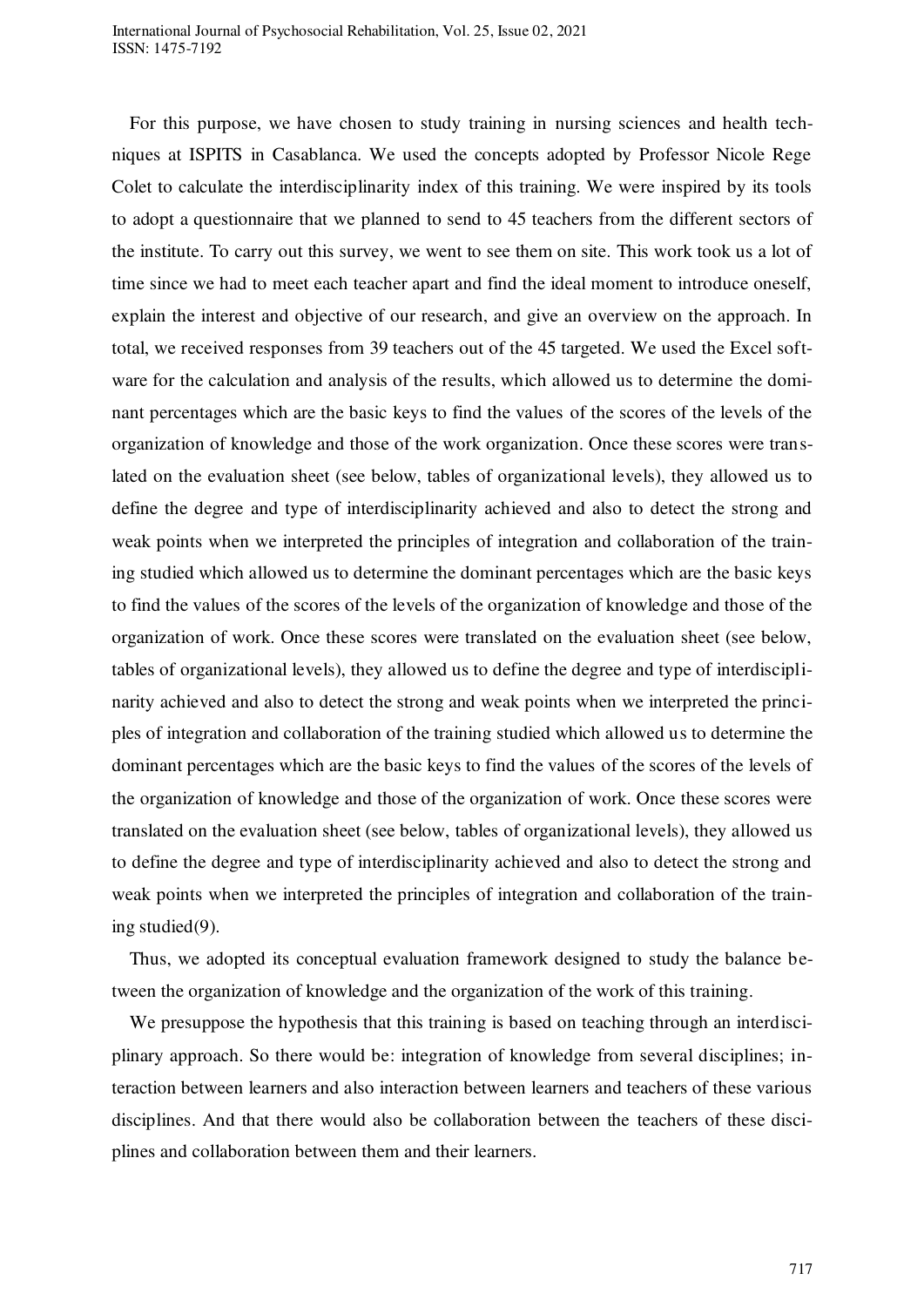We can use different research related to health, such as occupational health and safety in many studies that focus on the practices and policies addressed by academics in sociology and psychology (10), as well as other studies such as the impact of yogic practices on mental health (11).

## **2 Empirical study**

In 1962, In the Structure of Scientific Revolutions Thomas Kuhn suggested that "For interdisciplinary work to be valid, it is not enough to borrow knowledge and ideas from one discipline to another nor to graft them one to another. the other, but it must result from the accomplishment of operations of change and reformulation in more or less autonomous, solid and integrated scientific groups, with their specific manner and methodology "(1).

In 1972, Professor Berger explains that "teaching through an interdisciplinary approach requires the integration of knowledge from several disciplines, collaboration between teachers and interaction between teachers and learners. It is used for problem solving, and aims to achieve a project "(6).

Some researchers have indeed remained in their comfort zones and have closed themselves off to any innovative idea and proposal far from their fields of research (view all academic innovations as a temporary effect, rather than taking advantage of them to improve their knowledge and their visions on the contemporary world and come out of their shells). Because several new studies show that there are few sectors where researchers work based on the theories and knowledge of a single discipline and cannot be enough of a limited vision or see from a single angle to find solutions to any problem(1).

To properly introduce ourselves into this study we found the need to show the apparent difference that there was between the various pedagogical issues of training approaches close to the interdisciplinary approach(5), in order to better familiarize stakeholders with the principles of the approach and remove any ambiguity attached to it. So for more clarification we propose the following definitions introduced by Jean Piaget in 1970 in his study on the epistemology of interdisciplinary relations which explains that, when training is based on:

- $\blacksquare$  knowledge of a single discipline there is disciplinarity;
- $\blacksquare$  the simple juxtaposition of disciplines there is multidisciplinarity;
- the interaction and integration of knowledge, know-how and know-how from one or more disciplines and collaboration between their stakeholders there is Interdisciplinarity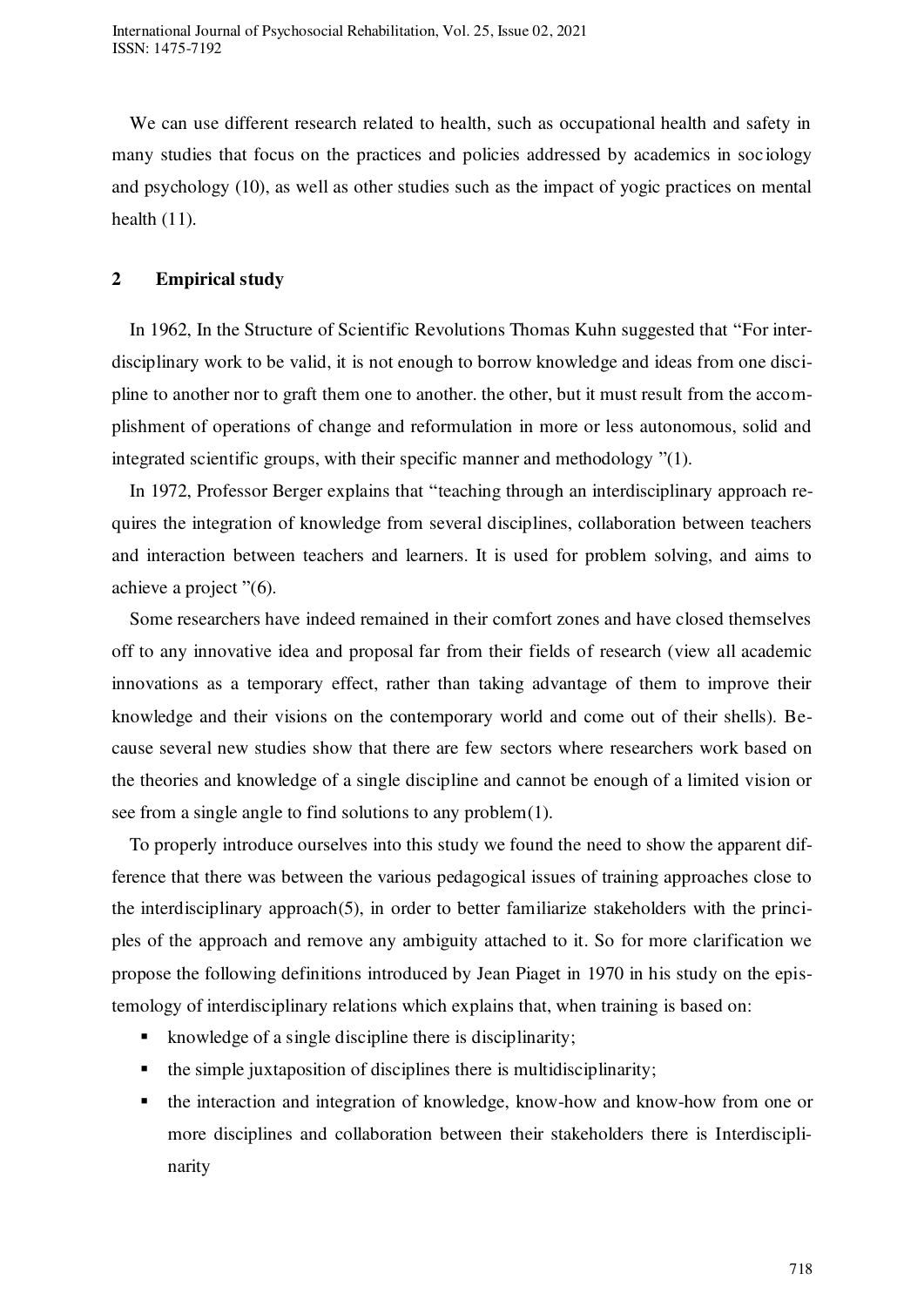a strong interpenetration between the components of several disciplines and that if the training is defined as an axiomatic common to a set of these disciplines, there is transdisciplinarity.

All these definitions teach us that, the classification shown above includes: "the principle of the fact, that as we approach transdisciplinarity we note that there is an increasingly strong interpenetration of disciplines"(8).

In the same sense "LENOIR (1998) and THOMPSON KLEIN (1996) have often evoked the hypothesis that the interdisciplinary approach precedes the birth of a new discipline"(9), p43.

REGE Colet, explains by the scale of differentiation between pluridisciplinarity, interdisciplinarity and disciplinarity that there are: multidisciplinarity when the organization of knowledge is lower than the organization of work, interdisciplinarity when the organization of knowledge is neighboring of the organization of work and disciplinarity when the organization of knowledge is superior to the organization of work. And that there is a refinement of this scale when it comes to examining more closely the interdisciplinary construction and the level of disciplinary integration achieved. Thus, by analyzing the type of interaction postulated and the degree of interpenetration of the disciplines, three forms of interdisciplinarity will appear which are committed according to the objectives pursued and the frame of reference which are:

- "Relational interdisciplinarity schematizes the first stage just after the pluridisciplinary juxtaposition, it is the operation of the first relational connection between disciplines for the development of a set of conceptual connections;
- *Instrumental interdisciplinarity indicates the fact that disciplines converge towards the goal of solving a problem. It is said to be instrumental because the disciplines serve the problem;*
- *Structural interdisciplinarity represents the standard arrangement and readjustment of concepts and theories. It is the model of interdisciplinarity that requires the most change in disciplinary frameworks, which remain intact in the other two forms. It represents the framework of typical integration "*(9), p44

All these definitions will be used to analyze the results obtained during the calculation of the percentages of the responses obtained in relation to the questionnaire that we administered to the teachers of this training.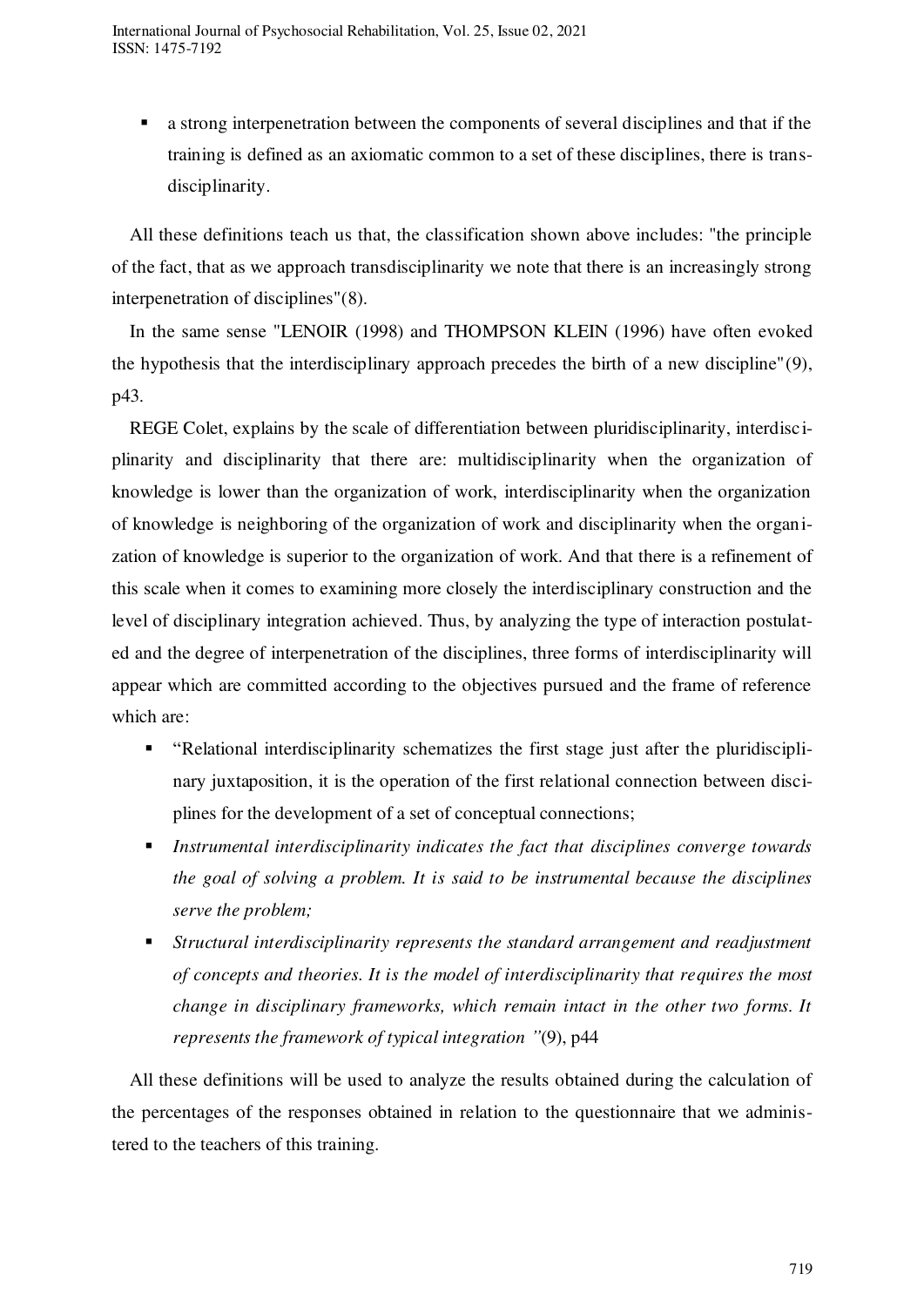From the conception of teaching through the interdisciplinary approach of the same author, we have chosen her questionnaire model and her assessment tables of the levels of knowledge organization and work organization. So that we conduct an exploratory study on this training, deduce the type of teaching approach used and that at the end of the study we can carry out an analysis and see the possible limits of these instruments(9), Chap 8.

We analyzed the results of the responses to the questions relating to the four items relating to the organization of knowledge; and the four others relating to the organization of work, to calculate the interdisciplinarity index and determine what type of interdisciplinarity it is.

# **3 Materials and methods**

As research methodology we used the quantitative method, establishing a questionnaire for a population of 45 teachers from various disciplines and we got the responses from 39 teachers. With the aim of measuring the degrees and importance of: - the integration of knowledge and collaboration between teachers; - interactions between teachers and learners. To deduce the interdisciplinary index of this scientific training, which is defined as follows:

Indid  $=\frac{sum\space of \space knowledge \space organization \space scores}{sum\space of \space work \space organisation \space scores}$  (1)

We based our questionnaire on the study of items which represent the educational indicators of the two organizations; knowledge and work, which are as follows:

"The questions relating to the pedagogical indicators (I) of the organization of knowledge, study 4 items are; that he (she) is:

- *(I) 1- the degree of integration of the contents / Integrating axis;*
- *(I) 2- the importance given to the problem-based learning approach / didactic model;*
- *(I) 3- the importance given to knowledge in the formulation of educational objectives / Educational objective;*
- *(I) 4- the importance attributed to the measurement of integrated knowledge during the evaluation of learning / Evaluation.*

The questions relating to the pedagogical indicators of the organization of work, study 4 items are; that he (she) is:

- *(I) 5- the degree of collaboration within the teaching team / teaching team;*
- *(I) 6- the degree of collaboration between students during learning activities / Teaching method;*
- *(I) 7- the degree of interaction between teachers and students / degree of interactivity;*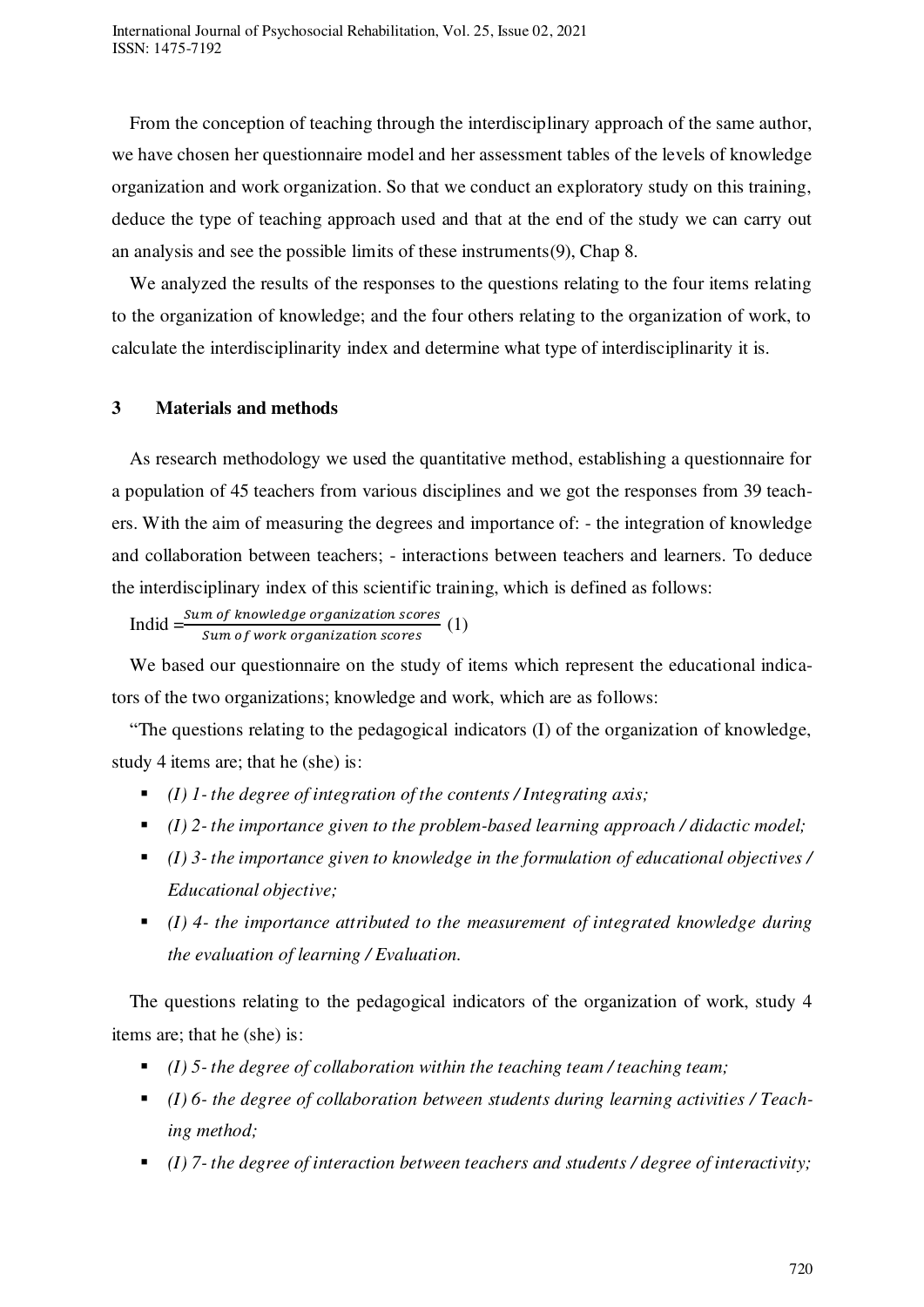*(I) 8- the importance given to the development of the frame / development of the frame"*(9), *chap: 8, p123.* 

For each indicator, we used an ordinal scale for measuring the degree of integration and that of collaboration ranging from 1 to 4. The values of the scale correspond to the following modalities:  $1 =$  weak integration or collaboration,  $2 =$  average integration or collaboration, 3 = strong integration or collaboration, and 4 = strong integration or collaboration.

We used the Excel software to analyze the results and also for the establishment of diagrams and curves representative of the following results; see below.

# **4 Results**

Fig. 1 represent the Answers concerning the educational levels of the organization of knowledge.



**Fig. 1.** (a) Content integrator axis: convergent approach, (b) Didactic model, or problembased learning approach: Case study (c) Educational objectives and integrated knowledge: predominance of non-cognitive objectives> over cognitive, (d) Integrated Knowledge Assessment: Summative Integrated Knowledge Assessment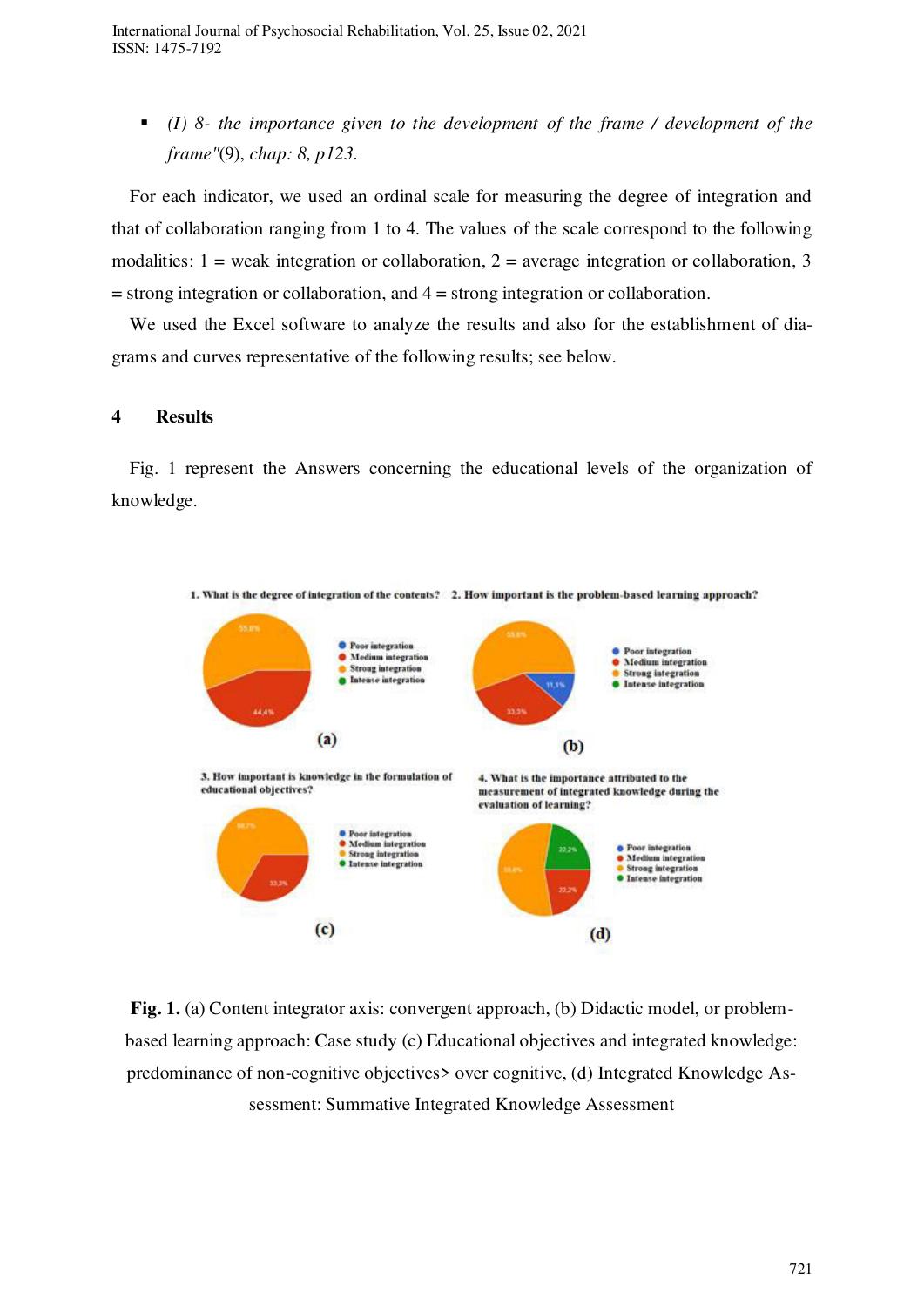**Table 1.** Analysis of the results obtained by the Excel software based on the study of the educational levels of the organization of knowledge

|                                                                                     |           | Percentage of responses | The lev-   |                                   |                                                                                        |                                                                                 |
|-------------------------------------------------------------------------------------|-----------|-------------------------|------------|-----------------------------------|----------------------------------------------------------------------------------------|---------------------------------------------------------------------------------|
| Questions<br>for teachers                                                           | Lo<br>W   | Wa<br>$\mathbf y$       | Stron<br>g | $In-$<br>tense/<br>Im-<br>portant | els of the<br>two organ-<br>izations /<br>the domi-<br>nant teach-<br>ing meth-<br>ods |                                                                                 |
| $1-$ the de-<br>gree of<br>integra-<br>tion of<br>content/<br>Integrat-<br>ing axis | $00\,$    | 44.<br>$\overline{4}$   | 55.6       | $00\,$                            | Content<br>integrator<br>axis: con-<br>vergent<br>approach                             | $\Omega$<br>r<br>g<br>a                                                         |
| the im-<br>$2 -$<br>portance<br>given to<br>the<br>prob-<br>lem-<br>based           | 11.<br>11 | 33.<br>33               | 55.6       | $00\,$                            | Prob-<br>lem-based<br>learning<br>approach<br>case study                               | n<br>$\mathbf{i}$<br>z<br>a<br>$\mathbf t$<br>$\mathbf{i}$<br>$\mathbf{O}$<br>n |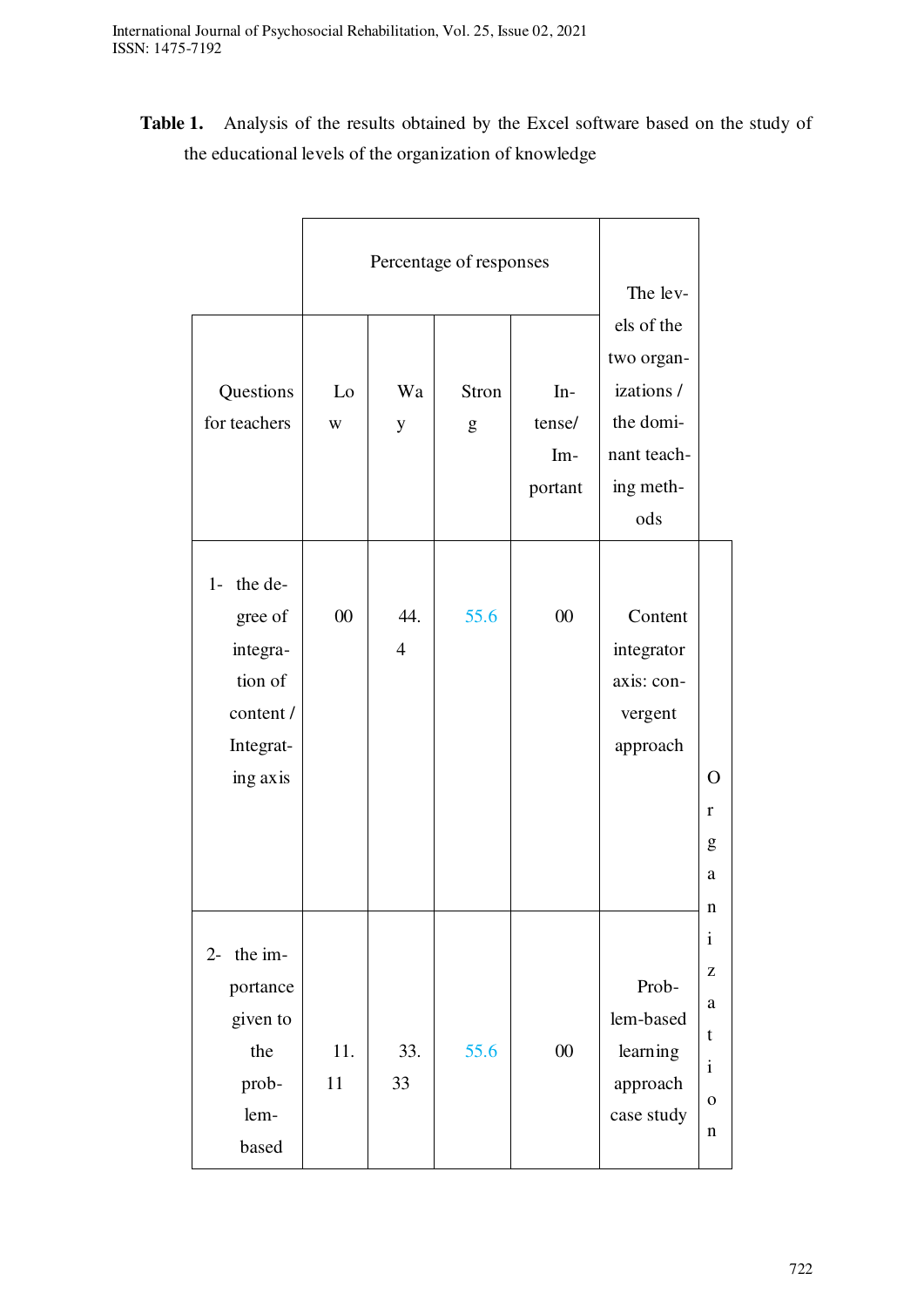| learning        |        |     |      |        |            |              |
|-----------------|--------|-----|------|--------|------------|--------------|
| ap-             |        |     |      |        |            | of           |
| proach /        |        |     |      |        |            |              |
| didactic        |        |     |      |        |            | $\bf k$      |
| model           |        |     |      |        |            | n            |
|                 |        |     |      |        |            | $\mathbf O$  |
|                 |        |     |      |        |            | $\mathbf W$  |
| the im-<br>$3-$ |        |     |      |        |            | $\mathbf{1}$ |
| portance        |        |     |      |        | Predom-    | ${\bf e}$    |
| knowle          | $00\,$ | 33. | 66.7 | $00\,$ | inance of  | d            |
| dge in          |        | 3   |      |        | non-       | g            |
| the             |        |     |      |        | connective | ${\bf e}$    |
| formu-          |        |     |      |        | objec-     |              |
| lation of       |        |     |      |        | tives>     |              |
| educa-          |        |     |      |        | connec-    |              |
| tional          |        |     |      |        | tives      |              |
| objec-          |        |     |      |        |            |              |
| tives /         |        |     |      |        |            |              |
| Educa-          |        |     |      |        |            |              |
| tional          |        |     |      |        |            |              |
| objec-          |        |     |      |        |            |              |
| tive            |        |     |      |        |            |              |
|                 |        |     |      |        |            |              |
|                 |        |     |      |        |            |              |
|                 |        |     |      |        |            |              |
|                 |        |     |      |        |            |              |
| 4- the im-      |        |     |      |        | summa-     |              |
| portance        |        |     |      |        | tive as-   |              |
| attribut-       | 00     | 55. | 22.2 | 22.2   | sessment   |              |
| ed to the       |        | 6   |      |        | of inte-   |              |
| meas-           |        |     |      |        | grated     |              |
| urement         |        |     |      |        | knowledge  |              |
| of inte-        |        |     |      |        |            |              |
| grated          |        |     |      |        |            |              |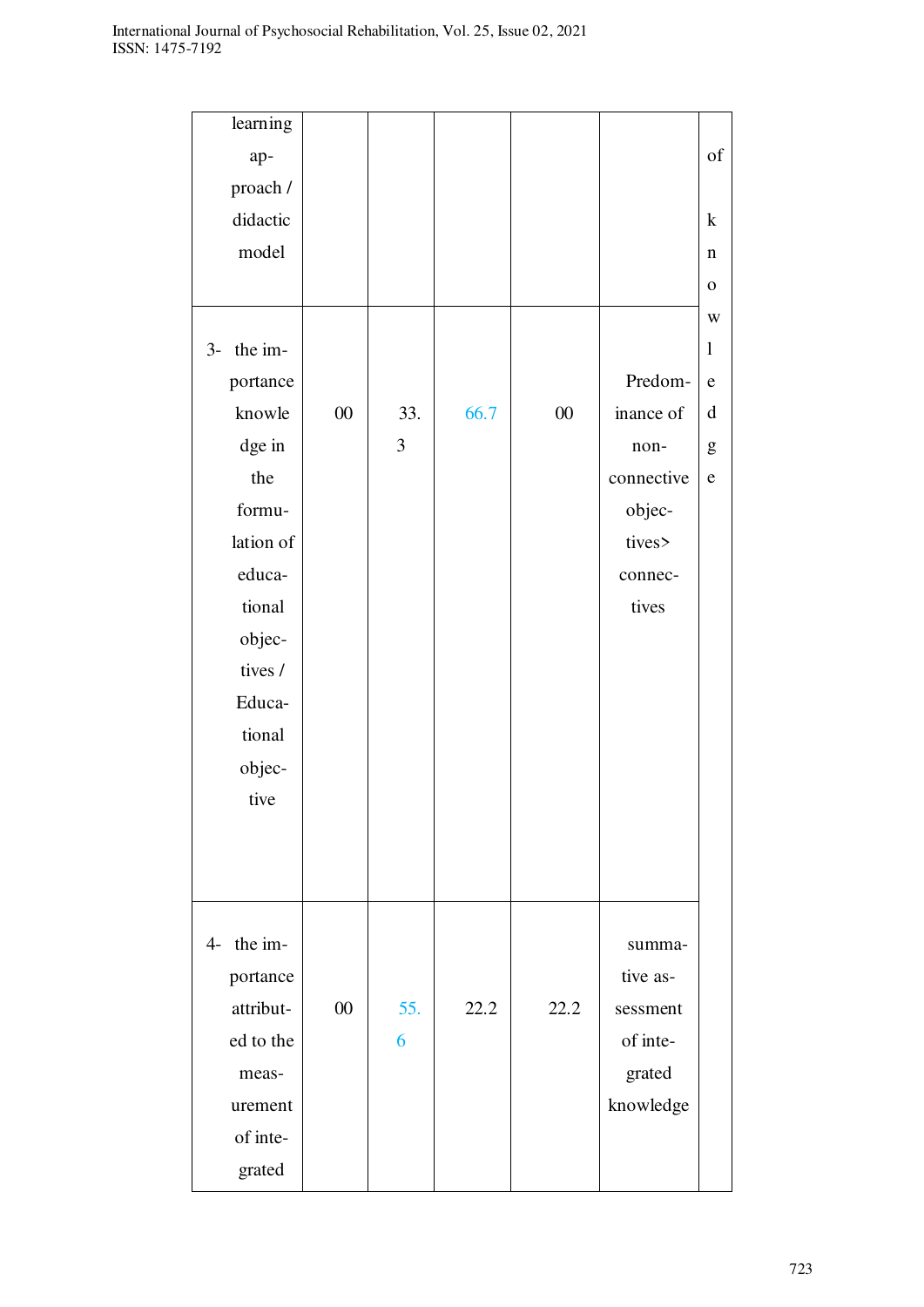| knowled  |  |  |  |
|----------|--|--|--|
| ge dur-  |  |  |  |
| ing the  |  |  |  |
| evalua-  |  |  |  |
| tion of  |  |  |  |
| learning |  |  |  |
| / Evalu- |  |  |  |
| ation    |  |  |  |
|          |  |  |  |

**Table 2.** The result of the scores of the educational levels of the organization of knowledge

|                                      | Level of knowledge organization                                       |                                                             |                                                       |  |  |  |
|--------------------------------------|-----------------------------------------------------------------------|-------------------------------------------------------------|-------------------------------------------------------|--|--|--|
| 1. Con-<br>tent integra-<br>tor axis | 2. Didactic<br>model, or prob-<br>lem-based<br>learning ap-<br>proach | 3. Educational<br>objectives and<br>integrated<br>knowledge | 4. Assessment<br>of integrated<br>knowledge           |  |  |  |
| $1$ Ap-<br>proach En-<br>cyclopedic  | <b>1 Questioning</b>                                                  | 1 Only non-<br>cognitive goals                              | 1 No rating<br>learning                               |  |  |  |
| $2$ Ap-<br>proach Ex-<br>ploratory   | 2 File or per-<br>sonal work                                          | 2 Only cogni-<br>tive goals                                 | <b>2 Evaluation</b><br>Summative $\&$<br>disciplinary |  |  |  |
| 3 Con-<br>vergent ap-                | 3 Case study                                                          | 3 Predomi-<br>nance of non-                                 | <b>3 Summative</b><br><b>Assessment of</b>            |  |  |  |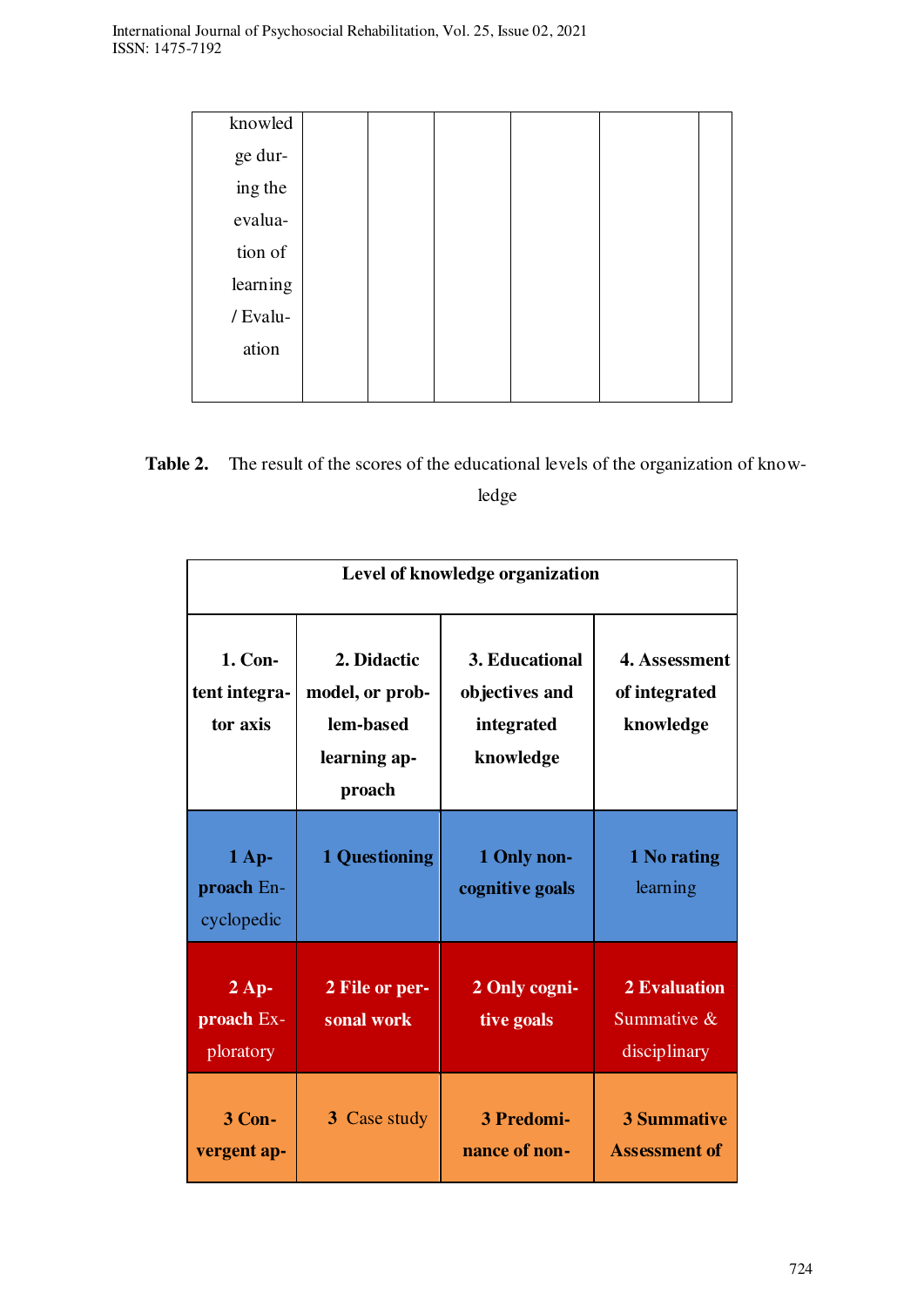| proach                                         | $\boldsymbol{\mathsf{x}}$ | cognitive objec-                                                  | <b>Integrated</b>                                                              |  |  |
|------------------------------------------------|---------------------------|-------------------------------------------------------------------|--------------------------------------------------------------------------------|--|--|
| $\boldsymbol{\mathsf{x}}$                      |                           | tives > over cogni-                                               | <b>Knowledge</b>                                                               |  |  |
|                                                |                           | tive                                                              | $\boldsymbol{\times}$                                                          |  |  |
|                                                |                           | $\boldsymbol{\mathsf{x}}$                                         |                                                                                |  |  |
| 4 Integra-<br>tive Ap-<br>proach               | 4 Investiga-<br>tion      | 4 Many cogni-<br>tive goals accom-<br>panied by non-<br>cognitive | <b>4 Evaluation</b><br>Integrated<br>knowledge train-<br>$\frac{1}{\text{mg}}$ |  |  |
| $Score1 =$<br>3                                | $Score2 = 3$              | $Score3 = 3$                                                      | $Score4 = 3$                                                                   |  |  |
| The sum of the scores is: $3 = 3 + 3 + 3 = 12$ |                           |                                                                   |                                                                                |  |  |



- **Fig. 2.**(a) Collaboration of the teaching team: integration of content, (b) Didactic model, or problem-based learning approach: Work in small groups, (c) Interaction between student and teachers, degree of interactivity: strong interaction, (d) Framework development: Study plan integration.
- **Table 3.** Analysis of the results obtained by the Excel software based on the study of the educational levels of work organization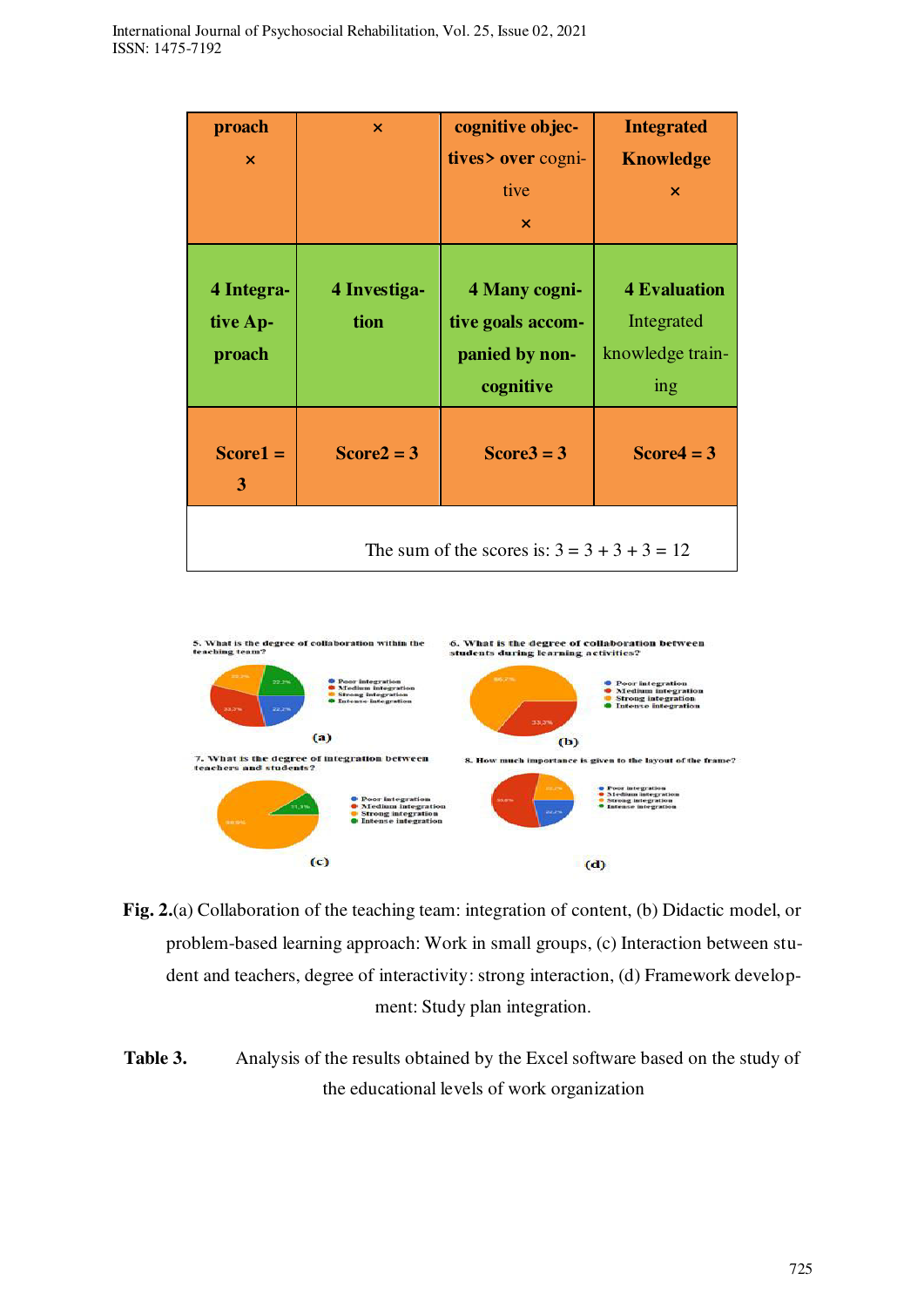|                                                                                                                                             |        | Percentage of responses |                       |                                       |                                                                                           |                                                                                     |
|---------------------------------------------------------------------------------------------------------------------------------------------|--------|-------------------------|-----------------------|---------------------------------------|-------------------------------------------------------------------------------------------|-------------------------------------------------------------------------------------|
|                                                                                                                                             |        |                         |                       |                                       | The                                                                                       |                                                                                     |
| Questions<br>for teachers                                                                                                                   | Low    | way                     | Stro<br>ng            | $In-$<br>tense/<br>Im-<br>portan<br>t | levels<br>of<br>the<br>two<br>organiza-<br>tions / the<br>dominant<br>teaching<br>methods |                                                                                     |
| the degree<br>$1 -$<br>of collabo-<br>ration<br>within the<br>teaching<br>team /<br>teaching<br>team                                        | 22.22  | 33.34                   | 22.<br>22             | 22.<br>22                             | Con-<br>tent inte-<br>gration                                                             | W<br>$\mathbf{O}$<br>$\mathbf{r}$<br>$\bf k$<br>$\mathbf 0$<br>r<br>g<br>a          |
| $2-$ the de-<br>gree of<br>collab-<br>oration<br>be-<br>tween<br>stu-<br>dents<br>during<br>learn-<br>ing ac-<br>tivities<br>$\overline{1}$ | $00\,$ | 33.3                    | 66.<br>$\overline{7}$ | $00\,$                                | Prob-<br>lem-<br>based<br>learning<br>ap-<br>proach:<br>work<br>in<br>small<br>groups     | n<br>Ť<br>$\mathbf{Z}$<br>$\rm{a}$<br>t<br>$\mathbf{i}$<br>${\bf O}$<br>$\mathbf n$ |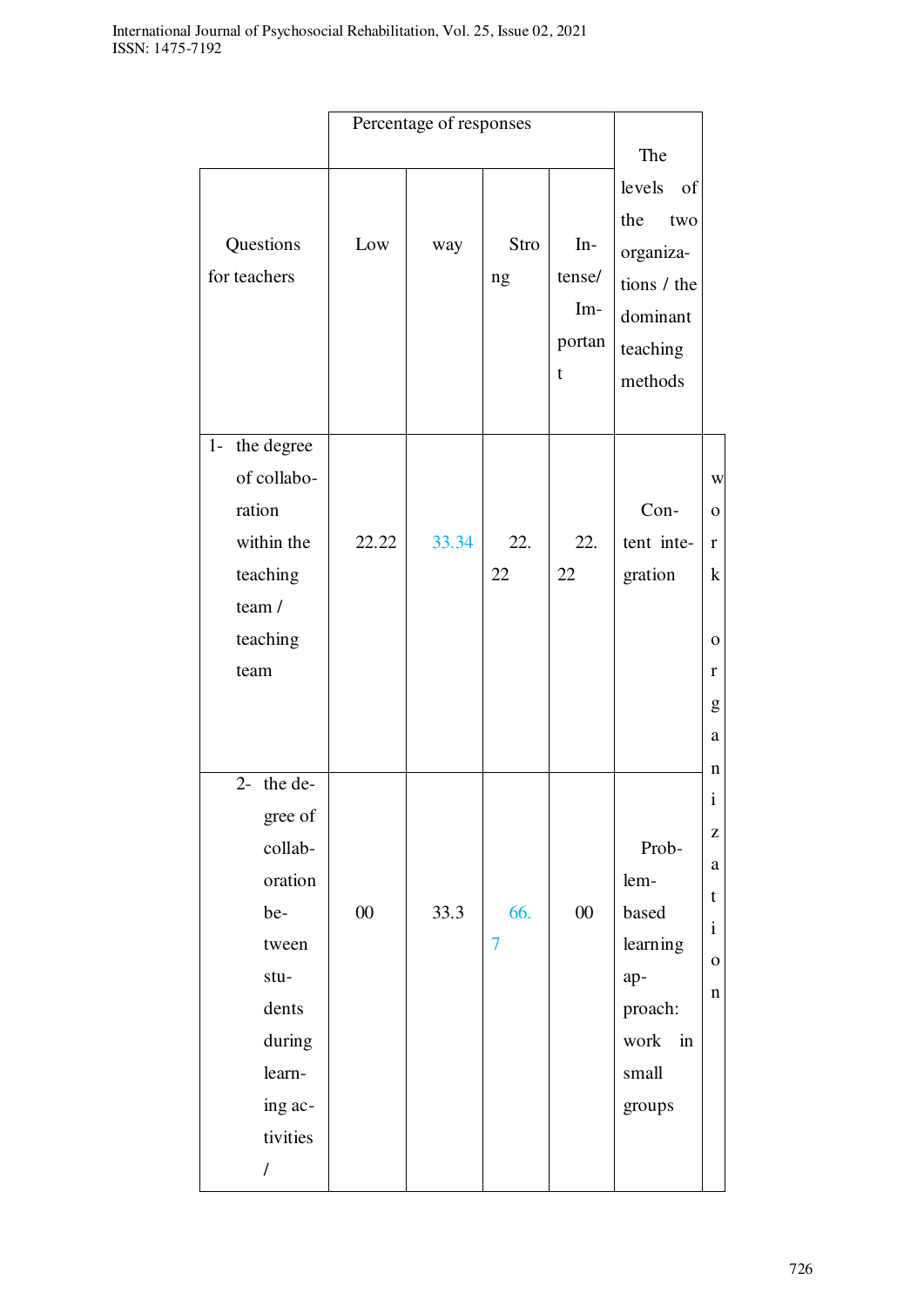|      | Teach-  |        |        |              |              |               |  |
|------|---------|--------|--------|--------------|--------------|---------------|--|
|      | ing     |        |        |              |              |               |  |
|      | method  |        |        |              |              |               |  |
|      |         |        |        |              |              |               |  |
|      |         |        |        |              |              |               |  |
| $3-$ | the de- |        |        |              |              |               |  |
|      | gree of |        |        |              |              |               |  |
|      | inter-  |        |        |              |              | De-           |  |
|      | action  | $00\,$ | $00\,$ | 88.          | 11.          | of<br>gree    |  |
|      | be-     |        |        | 9            | $\mathbf{1}$ | interac-      |  |
|      | tween   |        |        |              |              | tivity:       |  |
|      | teach-  |        |        |              |              | strong        |  |
|      | ers and |        |        |              |              | interac-      |  |
|      | stu-    |        |        |              |              | tion          |  |
|      | dents / |        |        |              |              |               |  |
|      | degree  |        |        |              |              |               |  |
|      | of in-  |        |        |              |              |               |  |
|      | terac-  |        |        |              |              |               |  |
|      | tivity  |        |        |              |              |               |  |
|      |         |        |        |              |              |               |  |
|      |         |        |        |              |              |               |  |
|      |         |        |        |              |              |               |  |
| $4-$ | the im- |        |        |              |              |               |  |
|      | portanc |        |        |              |              |               |  |
|      | e given | 22.2   | 56.6   | 22.          | $00\,$       | Study         |  |
|      | to the  |        |        | $\mathbf{2}$ |              | plan<br>$in-$ |  |
|      | devel-  |        |        |              |              | tegration     |  |
|      | opment  |        |        |              |              |               |  |
|      | of the  |        |        |              |              |               |  |
|      | frame / |        |        |              |              |               |  |
|      | devel-  |        |        |              |              |               |  |
|      | opment  |        |        |              |              |               |  |
|      | of the  |        |        |              |              |               |  |
|      | frame   |        |        |              |              |               |  |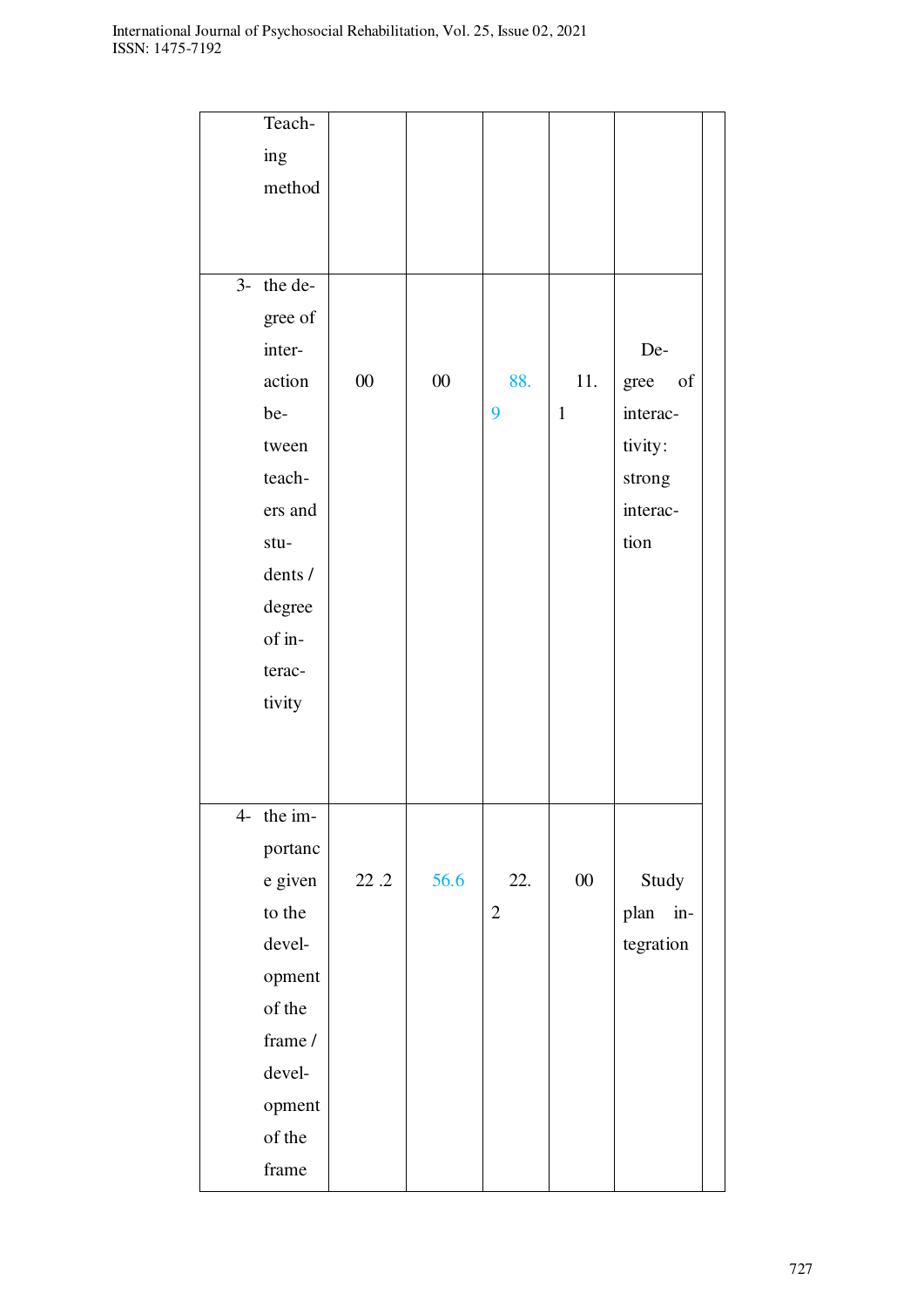# Table 4. The scores of the educational levels of work organization

|                                               | <b>Work organization level</b>                 |                                                    |                                                    |                                        |  |  |  |  |
|-----------------------------------------------|------------------------------------------------|----------------------------------------------------|----------------------------------------------------|----------------------------------------|--|--|--|--|
| 5. Collabo-<br>ration of the<br>teaching team |                                                | 6. Collabora-<br>tion between<br>students, teach-  | 7. Interaction<br>between student<br>and teachers, | 8. Setting<br>up the frame             |  |  |  |  |
|                                               |                                                | ing method                                         | degree of inter-<br>activity                       |                                        |  |  |  |  |
| $\mathbf{1}$<br>tional<br>ning                | Educa-<br>plan-                                | Teaching<br>$\mathbf{1}$<br><b>Frontal course</b>  | 1 Weak inter-<br>action                            | 1 Schedule                             |  |  |  |  |
| $\overline{2}$<br>tion<br>tent                | Integra-<br>of con-<br>$\overline{\mathsf{x}}$ | 2 Large group<br>work                              | 2 Mediumour<br>interactions                        | 2 Integra-<br>tion study<br>plan<br>×  |  |  |  |  |
| 3<br>tion<br>tion)                            | <b>Educa-</b><br>(anima-                       | <b>3Work in</b><br>small group<br>×                | 3 Strong in-<br>teractions<br>×                    | <b>3 Non-</b><br>executive<br>activity |  |  |  |  |
| $\boldsymbol{\varDelta}$<br>tion              | Evalua-                                        | <b>4 Culminating</b><br>activity or syn-<br>thesis | 4 Intense in-<br>teraction                         | 4 Addi-<br>tional Re-<br>sources       |  |  |  |  |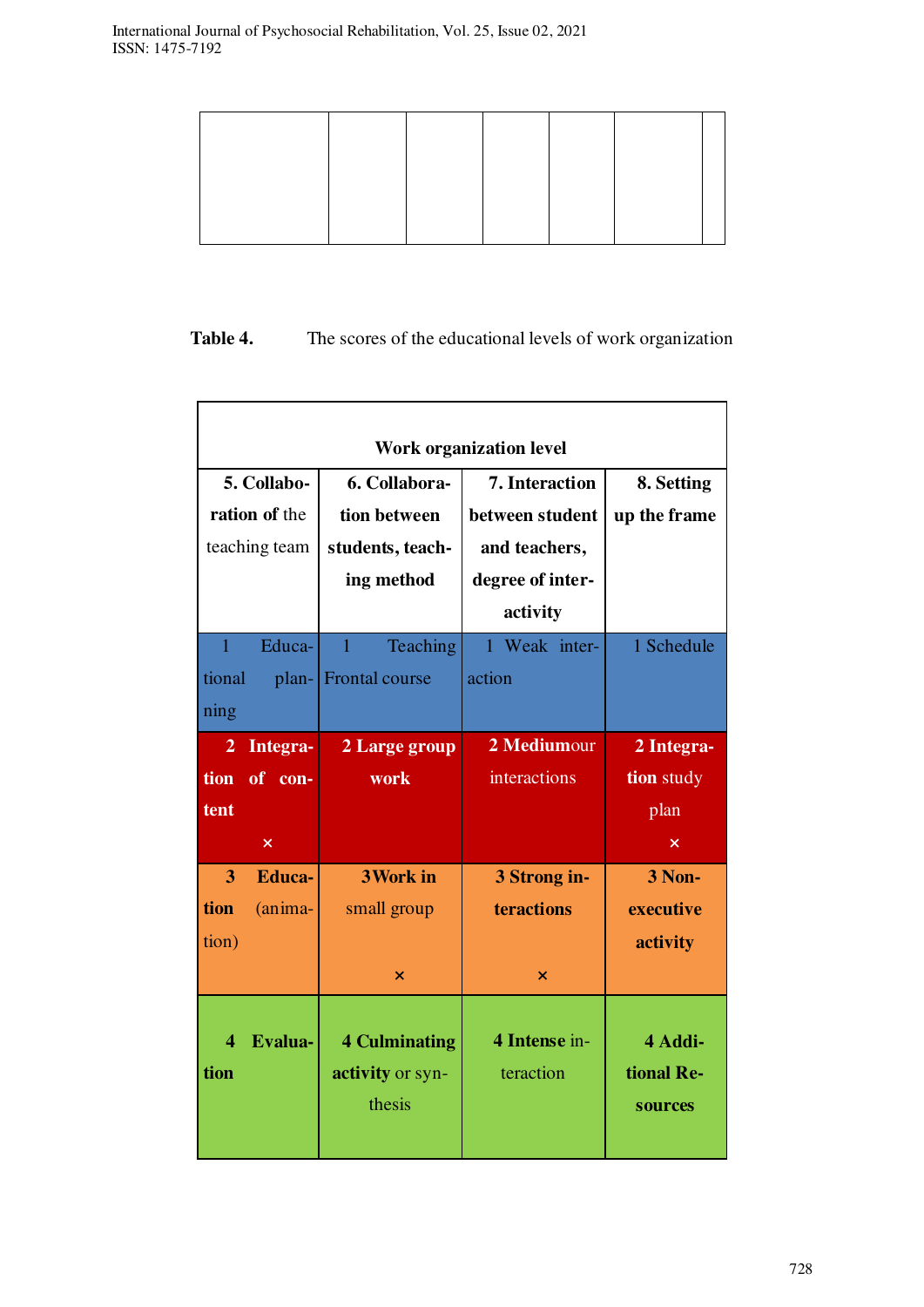

### **4.1 Results interpretation**

Following the results found, we transfer the percentages of the dominant responses shown in blue on the evaluation sheet "which not only allows us to define the degree and type of interdisciplinarity achieved, but it also highlights the strengths and gaps possible in the interpretation of the principles of integration and collaboration "(9), p 132. To find the dominant scores in the two organizations, we read the values of these scores on the table representing the level of organization of knowledge and on that representing the level of work organization.

We check with a cross on the boxes which represent the level of each of the two organizations translated by the dominant percentages of the responses, which are indicated by the numbers from 1 to 4, values of the degree of interaction or collaboration dominates. These same values also show us the dominant pedagogical type that we can read in each of the two tables.

### **4.2 Results analysis**

Analysis of the results: The calculation of the interdisciplinarity index (9) of this training depends on the values of the scores presented by the ordinal scale measuring the degree of integration and that of collaboration ranging from 1 to 4. These scores are found when calculating the percentage of responses and looking for those who are dominant and which we pass on the table levels of organizations.

The sum of the dominant scores for the organization of knowledge is:  $3 = 3 + 3 + 3 = 12$ 

The sum of the dominant scores for the organization of work is:  $2 + 3 + 3 + 2 = 10$ 

 (Indid = Sum of the scores of the indicators of the organization of knowledge / those of the organization of work)

$$
Indid = 12/10 = 1.2 \frac{Sum of knowledge organization scores}{Sum of work organisation scores}
$$
 (2)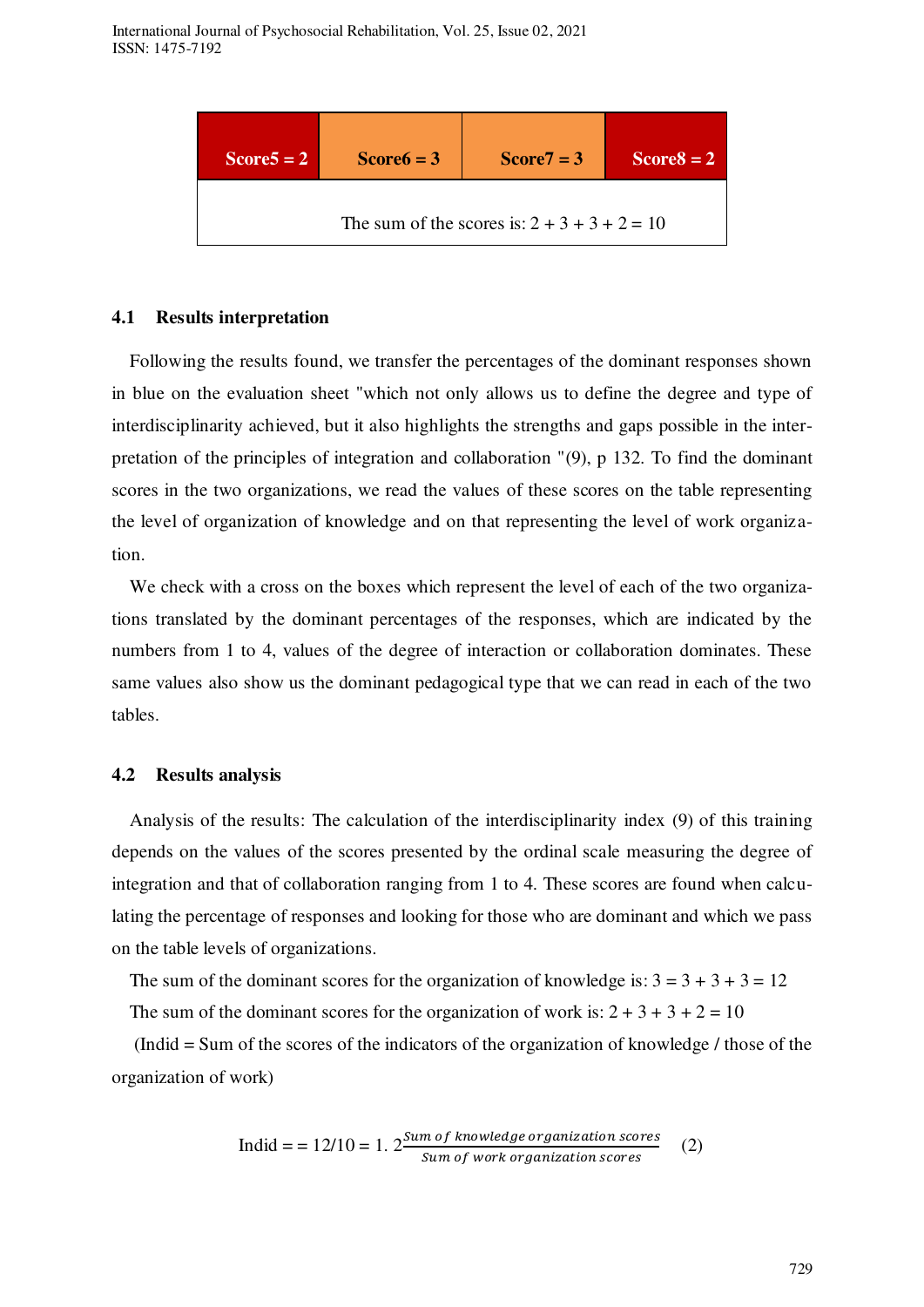According to the table of values of the intervals of interdisciplinary relations, it "There are:

- *Multidisciplinarity if Indid<0.75*
- *Interdisciplinarity if Indid = [0.75, 3] = confidence interval*
- *Disciplinarity if Indid> 3*"

The scale proposed by (3)which defines the interdisciplinary confidence interval between 0.75 and 3; translates it as follows and that if it is:

- *"0.75 to 1.5 then the training is of relational interdisciplinarity;*
- 1.5 to 2.25 then the training is instrumental interdisciplinarity;
- 2.25 to 3 then the training is structural interdisciplinarity".

Our presupposition that training could be interdisciplinary is approved, because the total score of the organization of knowledge is close to that of the organization of work.

The interdisciplinarity index is close to 1, it is 1.2

It reveals to us that this training is of a relational interdisciplinarity, because there is neither intense integration of knowledge between disciplines, nor significant collaboration between the speakers of the different disciplines nor intense interaction between teachers and learners, and nor a significant collaboration and integration between them.

### **5 Conclusion**

Following a well-extended bibliographic study, we chose to use Nicole Colet's conceptualization for the study of this training, the educational principles of which seemed to us to be closer to those of training through the interdisciplinary approach. Because reliable methods and systems of evaluation structures for interdisciplinary education are rare. This methodological deficiency is the consequence of a lack of conceptualization of interdisciplinary teaching and of formalization of its practices. We started by defining the basic principles of the approach, introduced the tools used in the conceptualization chosen to finally calculate the interdisciplinary index of the training, and deduce its basic pedagogical approach.

The Indid depends on the balance between the organization of knowledge and the organization of work. Each imbalance in the two organizations can change the modalities of training.

A good training by the interdisciplinary approach requires a mastery of its concepts and its principles. Training based on this approach must include an intense integration of knowledge from several disciplines as well as intense collaboration between stakeholders. We had to choose to do this experiment in order to know the degree of integration of the knowledge of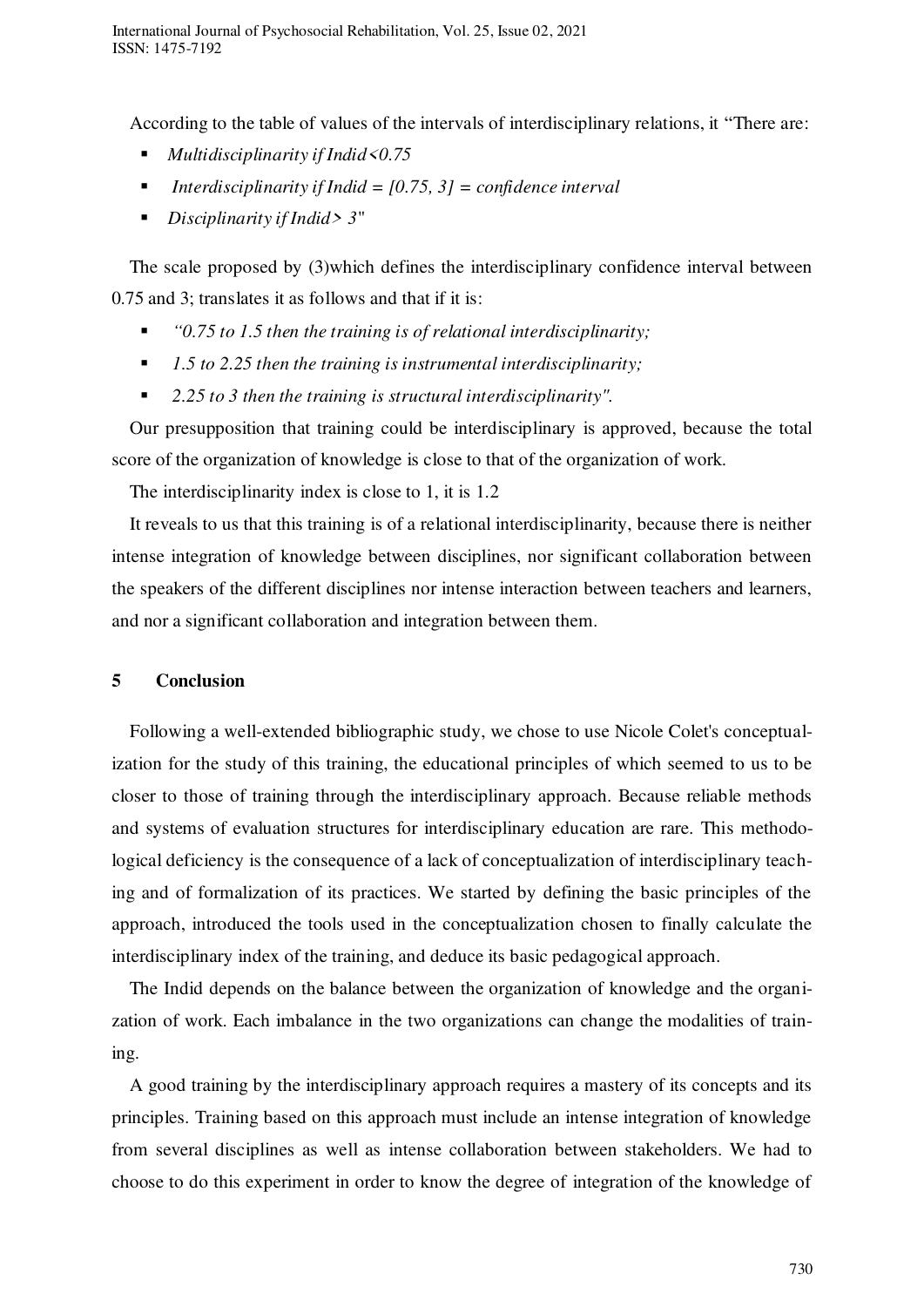the different disciplines that make up this training as well as the degree of collaboration between the participants in this training. We arrived at the results that the training is of a relational interdisciplinarity, but what interests us most is that we found, according to the dominant percentages of the answers, that there is a strong integration of knowledge and an average collaboration between teachers in this training.

This prospective study on teaching approaches in this branch of training reveals to us that there is a need for further research on training through the interdisciplinary approach. And so there is an obligation to integrate it into other branches of education, in order to give it more value and credibility to take it as a model for evaluating university teaching approaches.

This approach could be better applicable in all fields of science education when the speakers are trained, familiarized and motivated to use its basic concepts.

# **6 References**

- (1) Apter, D. (2010). An interdisciplinary approach to interdisciplinarity. International social science journal, No. 196 (2), 7-19. https://www.cairn.info/revue-internationale-dessciences-sociales-2010-2-page-7.htm
- (2) Carlo, C. (2015). Pluri-inter-transdisciplinarity of the research involved in the description of the language in use. How to think about the porosity of the fields of research? Research in didactics of languages and cultures. Les cahiers de Acedle, 12 (12-3), Article 3. https://doi.org/10.4000/rdlc.959
- (3) Colet, NR (2002). University education and interdisciplinarity. De Boeck Superior. https://doi.org/10.3917/dbu.colet.2002.01
- (4) Hasni, A., Bousadra, F., & Poulin, J.-É. (2012). Interdisciplinary links as seen by science and technology and secondary mathematics teachers in Quebec. RDST. Research in science and technology didactics, 5, 131‑156. https://doi.org/10.4000/rdst.581
- (5) Lange, J.-M., & Munier, V. (2019). Interdisciplinarity: Encounters between disciplines, issues, systems, brakes and levers. RDST. Research in science and technology didactics, 19, 9-20. http://journals.openedition.org/rdst/2210
- (6) Lenoir, Y., & Sauve, L. (1998). Summary. From school interdisciplinarity to interdisciplinarity in teacher training: A state of the art. French review of pedagogy, 125 (1), 109- 146. https://doi.org/10.3406/rfp.1998.1111